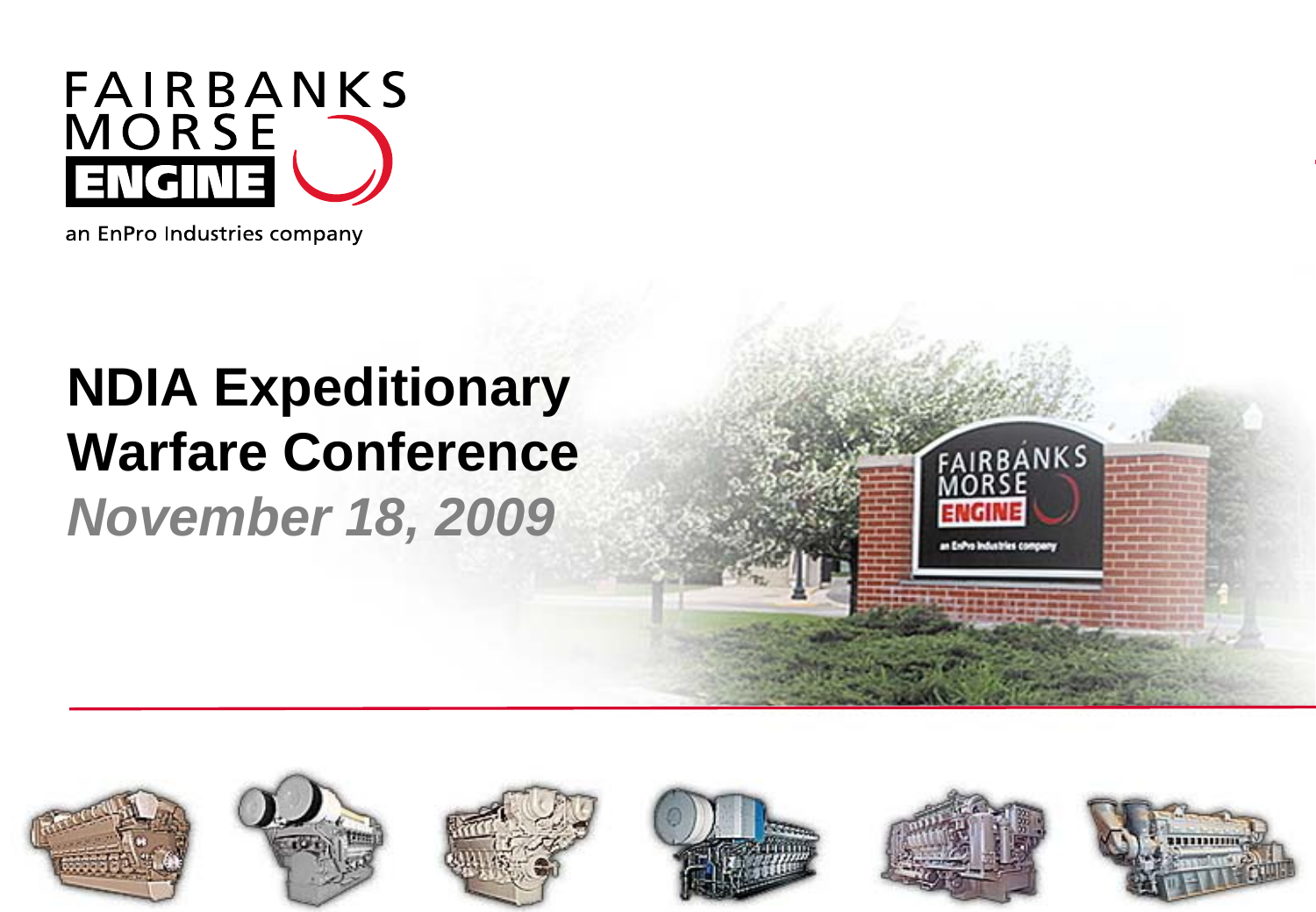

### **Fairbanks Morse and the U.S. Navy**  *(a brief history)*

Navy development of submarine diesels in the 1920's & '30's

• Responded to need for a U.S. diesel engine manufacturer

Fairbanks Morse patents the Opposed Piston engine - 1936

- Ideal for submarine applications
- Navy's first procurements in 1937 and continued through the '50's
- Upgrade of engine continues today

Fairbanks Morse upgrades large marine engine technology

- Began manufacturing the Colt-Pielstick marine diesel engine in the '70's
- First USN large marine diesel LSD41 class in 1980
- Began manufacturing the FM/MAN engines in 1995
- Product upgrades continue today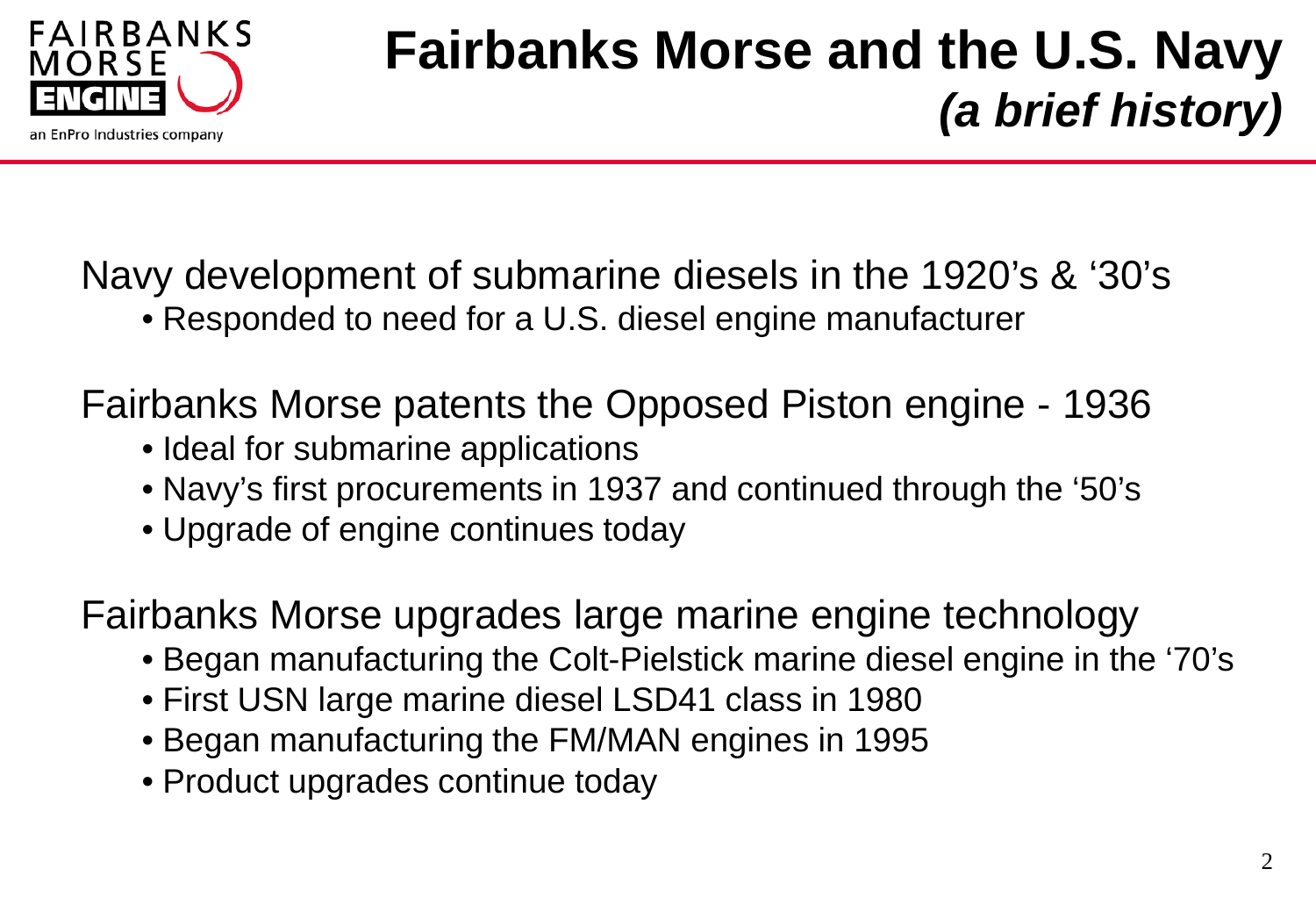

### **USN Programs 1970's - Today**

an EnPro Industries company

LSD-41 & LPD-17 | **IDDELLIES-1 & 3** | SSBN-726, SSN-688 & SSN-21







#### *T-AO-187, T-AKR-300 & T-AKE-1 CVN21 Program LHD-1-7, LHD-8, LHA-6*





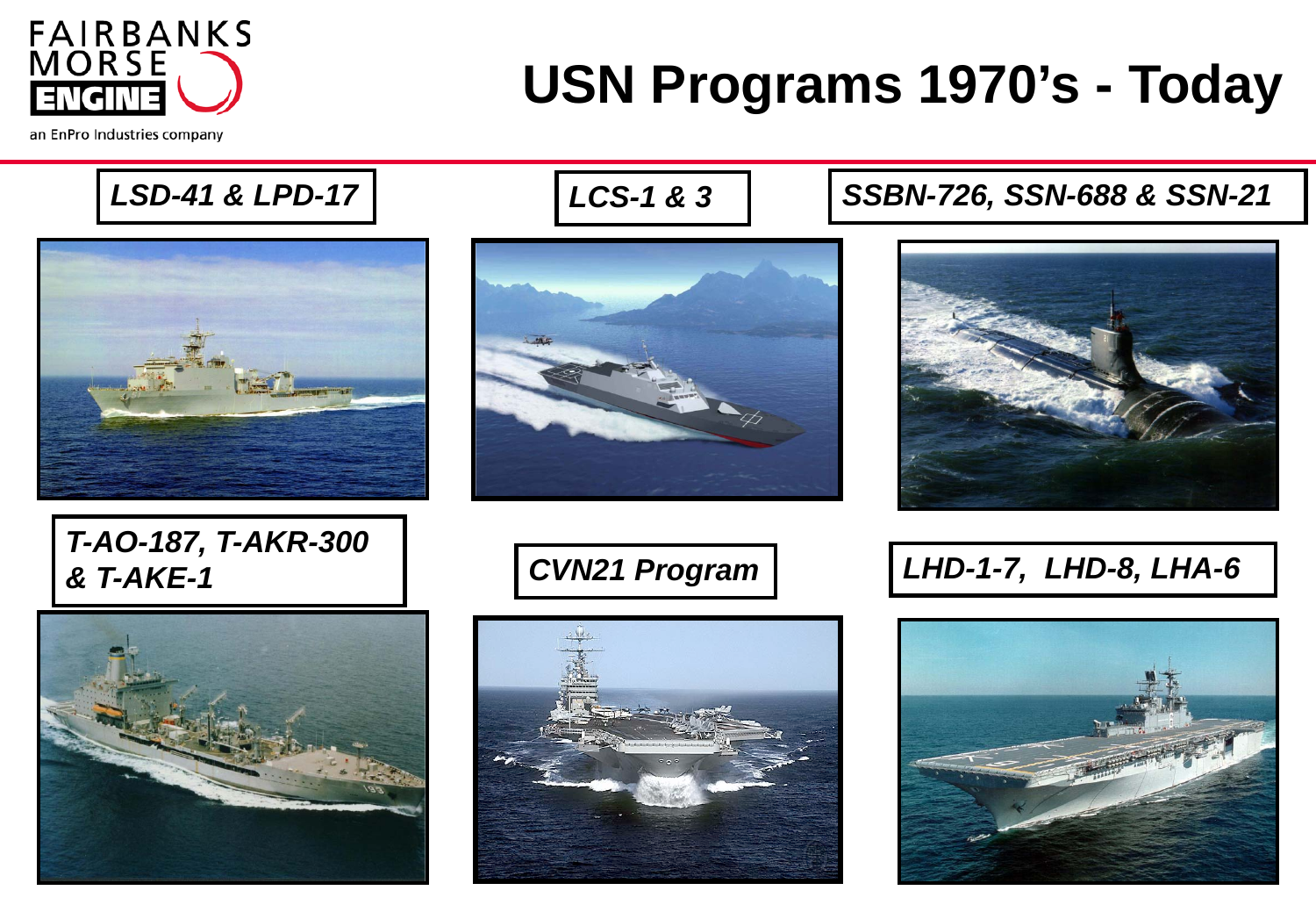

# **FME Investment for Navy Programs**

an EnPro Industries company

### Nearly \$30M invested in capital improvements since 2002



**Manufacturing, training facilities, engineering and ILS staff to support LPD-17, T-AKE 1, LHD-8/LHA(R), LCS-1, and CVN 21 Programs**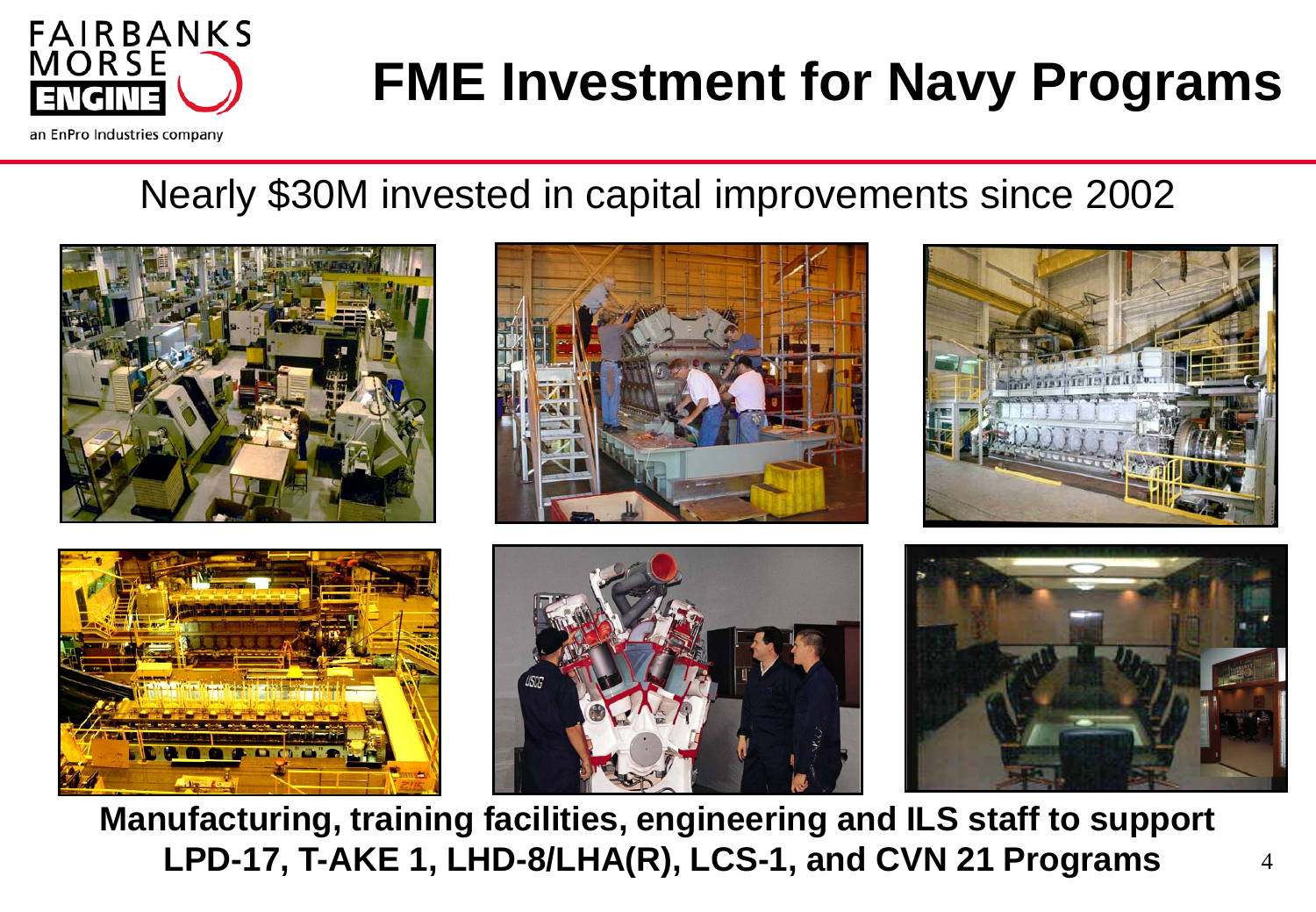

### **Fairbanks Morse Acquisition Support**

FME meets/exceeds specifications (no exceptions/waivers)

- Only domestic engine manufacturer in the size/power range required
- Product and systems engineering tailored to the end application
- On-site qualification testing
- Strong aftermarket and provisioning support



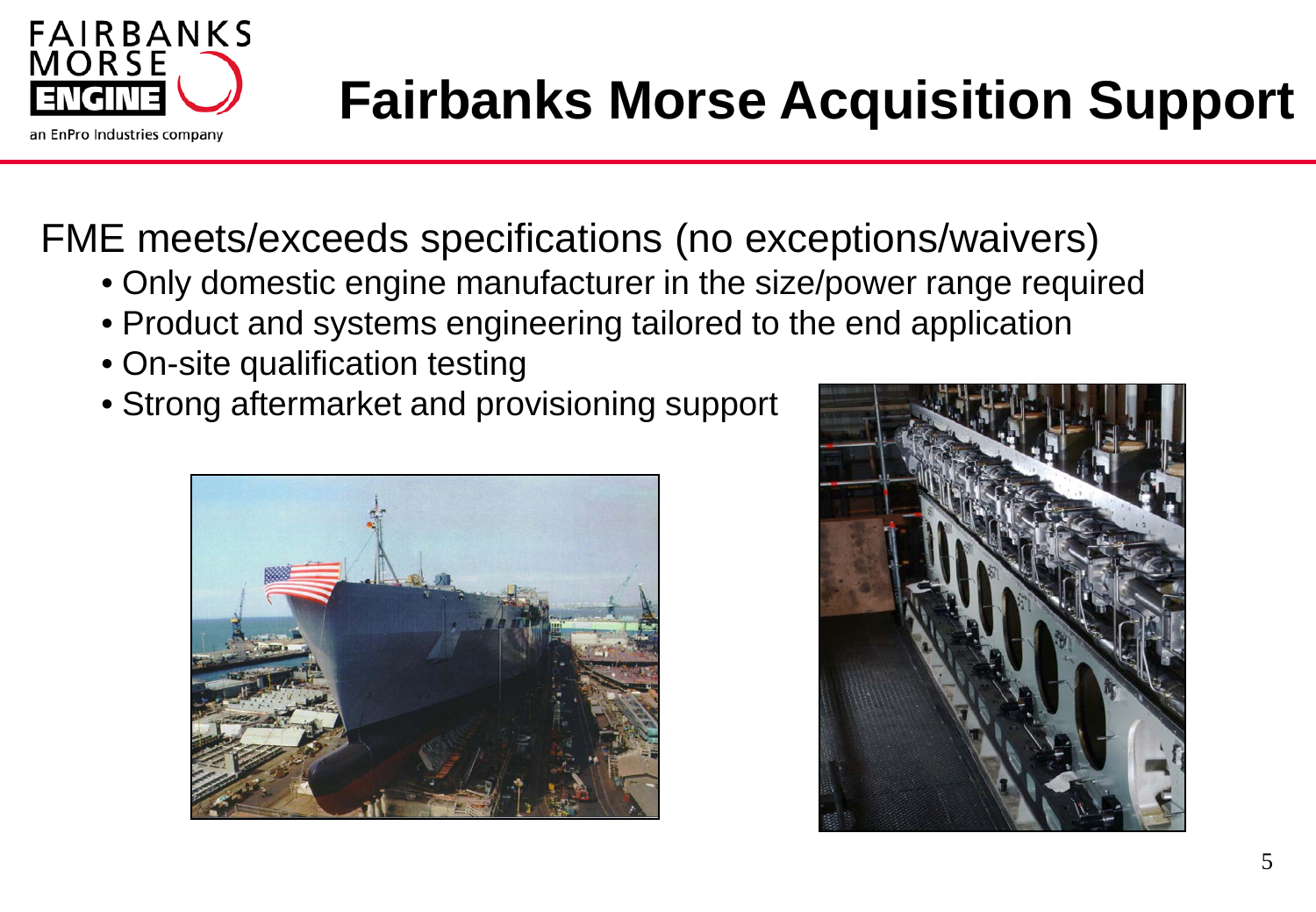

# **Fairbanks Morse In-Service Support**

#### Aftermarket parts & service organization

- Only U.S. engine manufacturer with factory-direct service organization
- Repair technicians and engineers available 24/7 world-wide
- On-site technical support and life-cycle engineering staff

Navy Diesel Engine Technical Support contract in place

- Five-year contract awarded in 2007
- Supports acquisition programs
- R&D support for alternative fuels and energy efficiency improvements
- Similar efforts in place for the U.S. Coast Guard

FME partnership with NGSB Planning Yard for LPD-17

- Sustainment utilizing "performance based logistics" approach
- Focused on maintenance and provisioning
- Multi-phase development plan favorably concluded in July
- Supports ships being delivered w/o provisioning & maintenance plans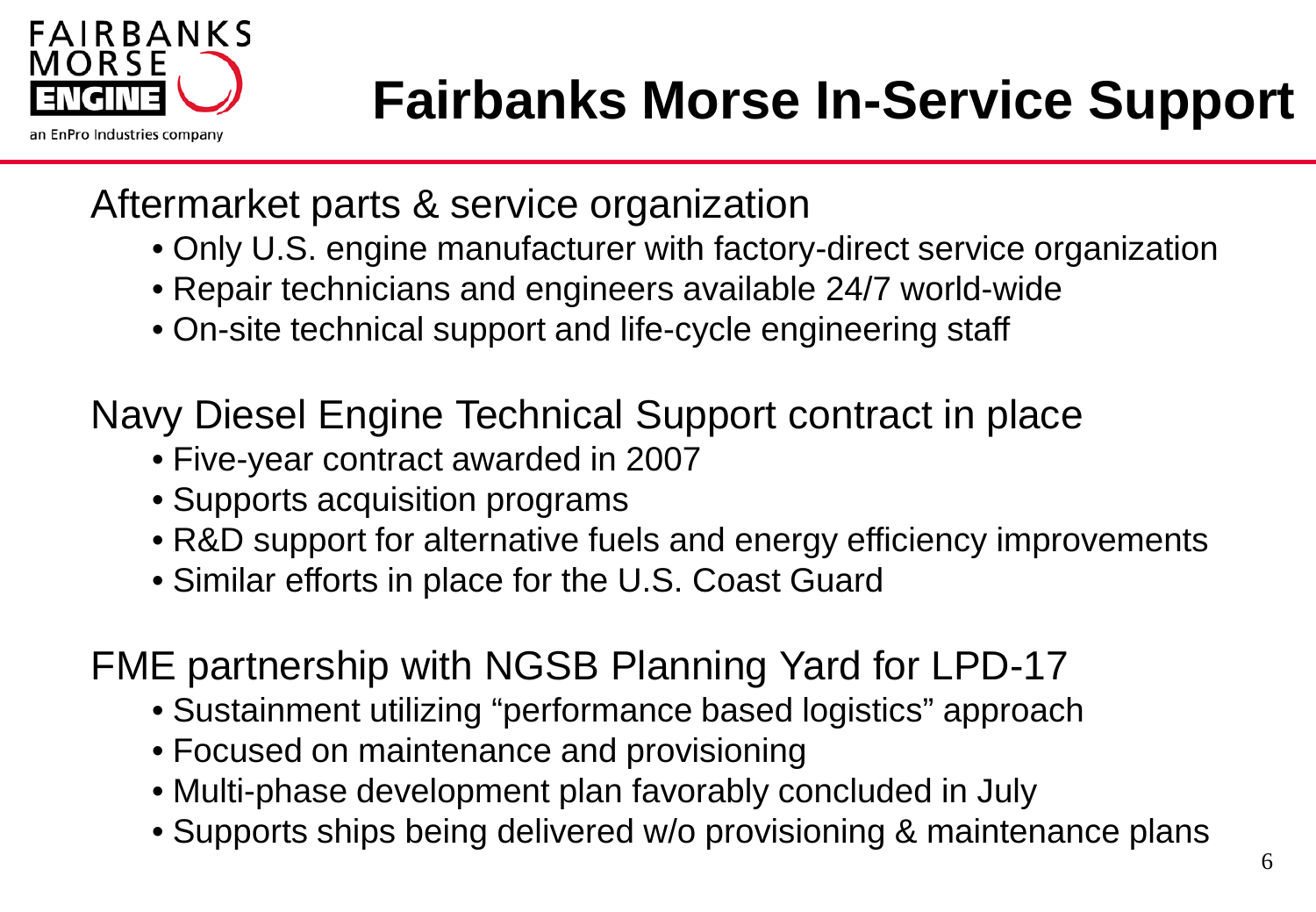

an EnPro Industries company

### **Preparing for tomorrow's USN Programs**



For small businesses:

- It is critical that we have a clear vision of future programs
- Important to establish long-term requirements
- Multi-year programs are required to justify high investments
- Supplier cost reductions are based on volumes
- Must retain our highly-trained workforce



7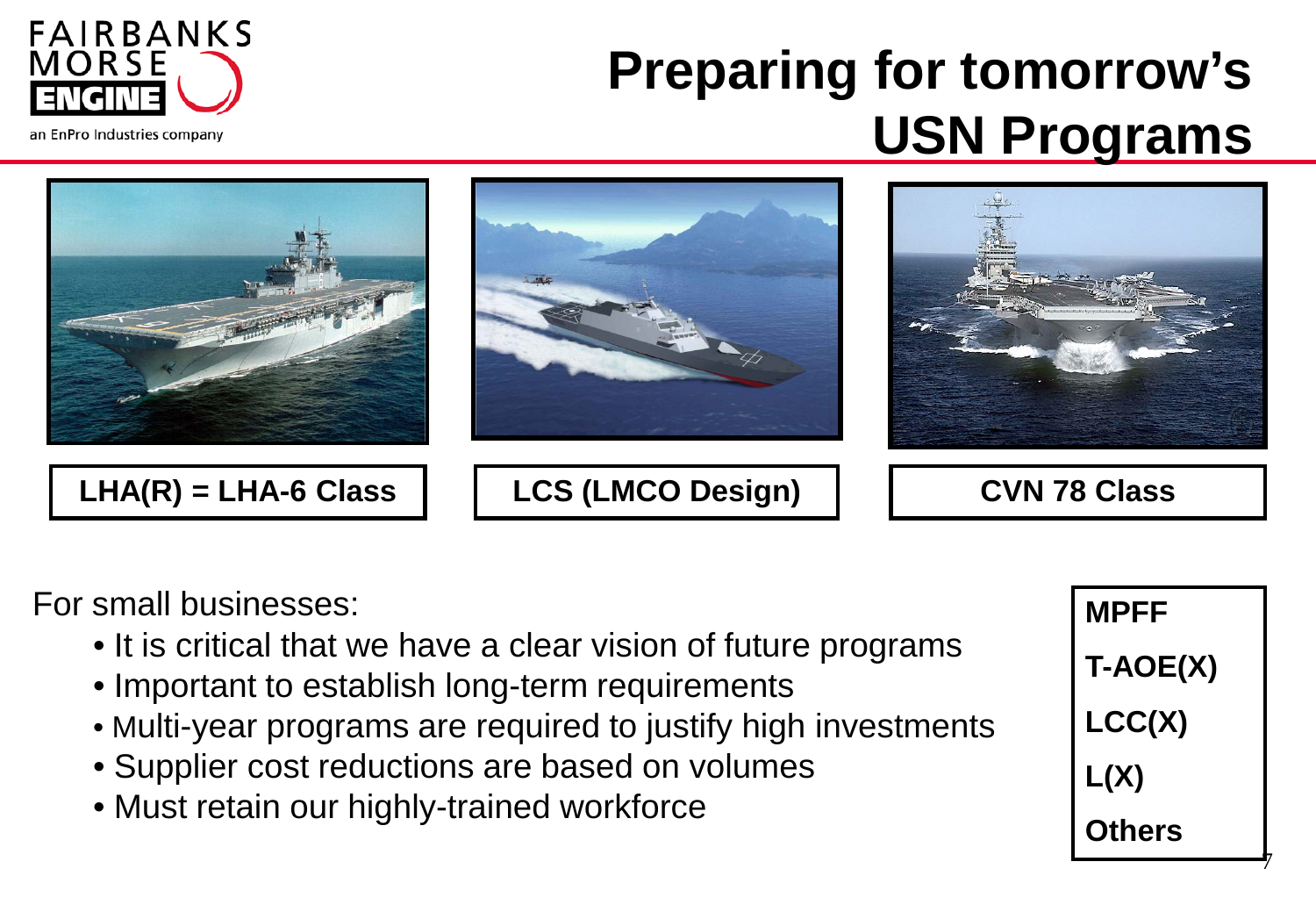

Navy shipbuilding plans have not been reliable or consistent

- High cost of meeting Navy requirements difficult to absorb
- Production volume unpredictable
- Difficult to justify fixed investments
- Without long-term contracts, supplier prices remain high

Aftermarket is not predictable – good area for joint improvements

- Inventory to support new-construction deliveries not established
	- No supply system inventory orders before ships are delivered
	- No demand history or forecast to justify FME inventory investment
- Working with prime contractors on sustainment efforts
	- Strong potential to improve logistic support issues

Navy business decline prompts change in strategy

• Focus on re-emergence of the commercial nuclear power industry

• FME is the only remaining NQA-1 qualified manufacturer of EDG sets